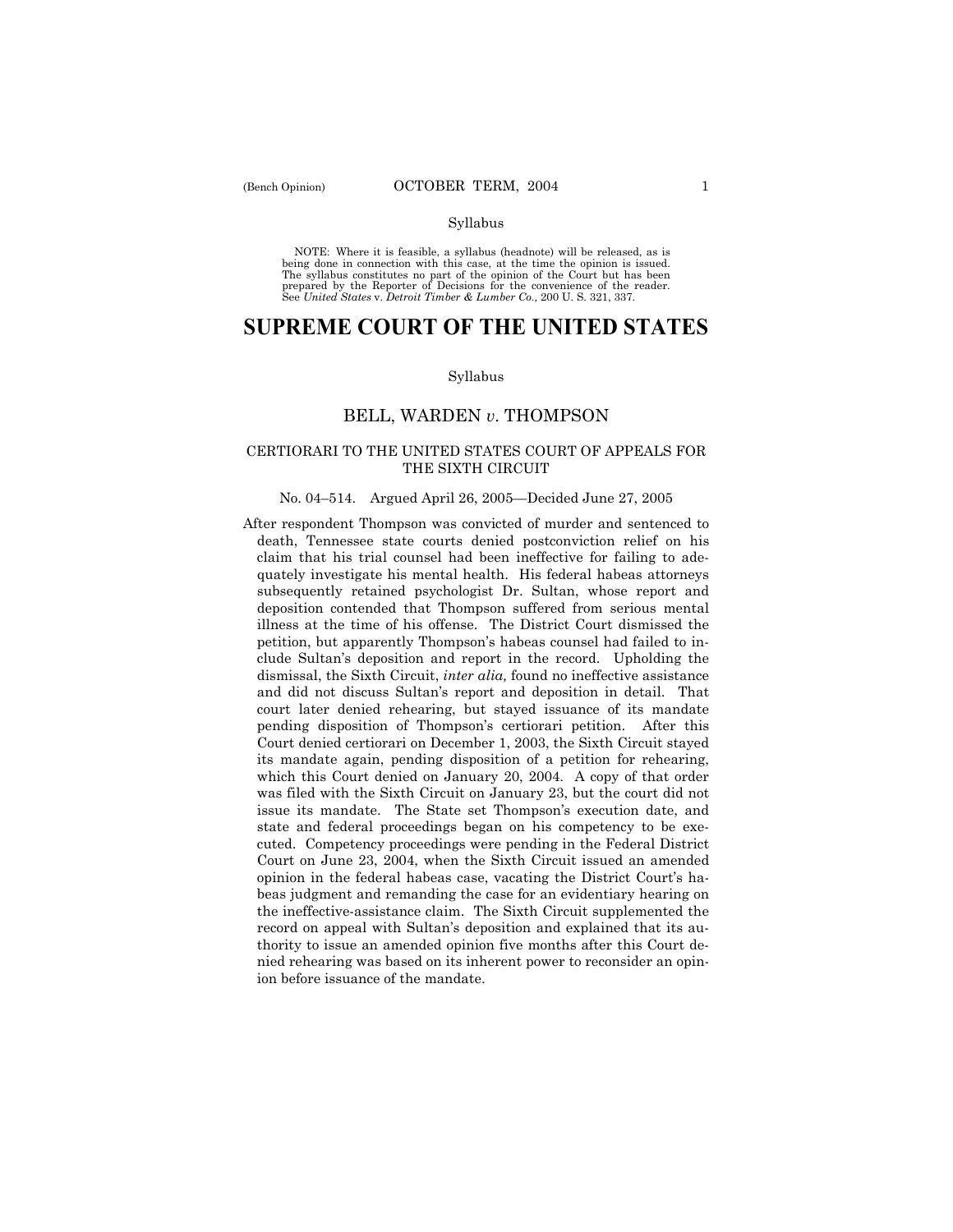### Syllabus

*Held:* Assuming that Federal Rule of Appellate Procedure 41 authorizes a stay of a mandate following a denial of certiorari and that a court may stay the mandate without entering an order, the Sixth Circuit's decision to do so here was an abuse of discretion. Pp.  $6-19$ .

(a) This Court need not decide the scope of the court of appeals' Rule 41 authority to withhold a mandate in order to resolve this case.  $Pp. 6-9.$ 

 (b) Prominent among the reasons warranting the result here is that the Sixth Circuit did not release its amended opinion for more than five months after this Court denied rehearing. The consequence of delay for the Stateís criminal justice system was compounded by the Sixth Circuit's failure to issue an order or otherwise give notice to the parties that it was reconsidering its earlier opinion. The express terms of the Sixth Circuit's stay state that the mandate would be stayed until this Court acted on the rehearing petition. Thus, once rehearing was denied, the stay dissolved by operation of law. Tennessee, relying on the Sixth Circuit's earlier orders and this Court's certiorari and rehearing denials could assume that the mandate would issue, especially since Thompson sought no additional stay and the Sixth Circuit gave no indication that it might be revisting its earlier decision. The latter point is important, for it is an open question whether a court may exercise its Rule 41(b) authority to extend the time to issue a mandate through mere inaction. Without a formal docket entry neither the parties nor this Court had, or have, any way to know whether the Sixth Circuit had stayed the mandate or simply made a clerical mistake. That court could have spared the parties and state judicial system considerable time and resources had it notified them that it was reviewing its decision. The scheduling of Thompsonís execution and the resulting competency proceedings were steps taken in reliance on the assumption that the federal habeas case was final. That assumption was all the more reasonable because the delay in issuing the mandate took place after this Court had denied certiorari, which usually signals the end of litigation. See Fed. Rule App. Proc.  $41(d)(2)(D)$ . The fact that the Sixth Circuit had the opportunity at the rehearing stage to consider the same arguments it eventually adopted in its amended opinion is yet another factor supporting the determination here. A review of the Sultan deposition also reinforces this conclusion. While the evidence would have been relevant to the District Court's analysis, it is not of such a character as to warrant the Sixth Circuit's extraordinary departure from standard procedures. Finally, by withholding its mandate for months-based on evidence supporting only an arguable constitutional claim—while the State prepared to carry out Thompson's sentence, the Sixth Circuit did not accord the appropriate level of respect